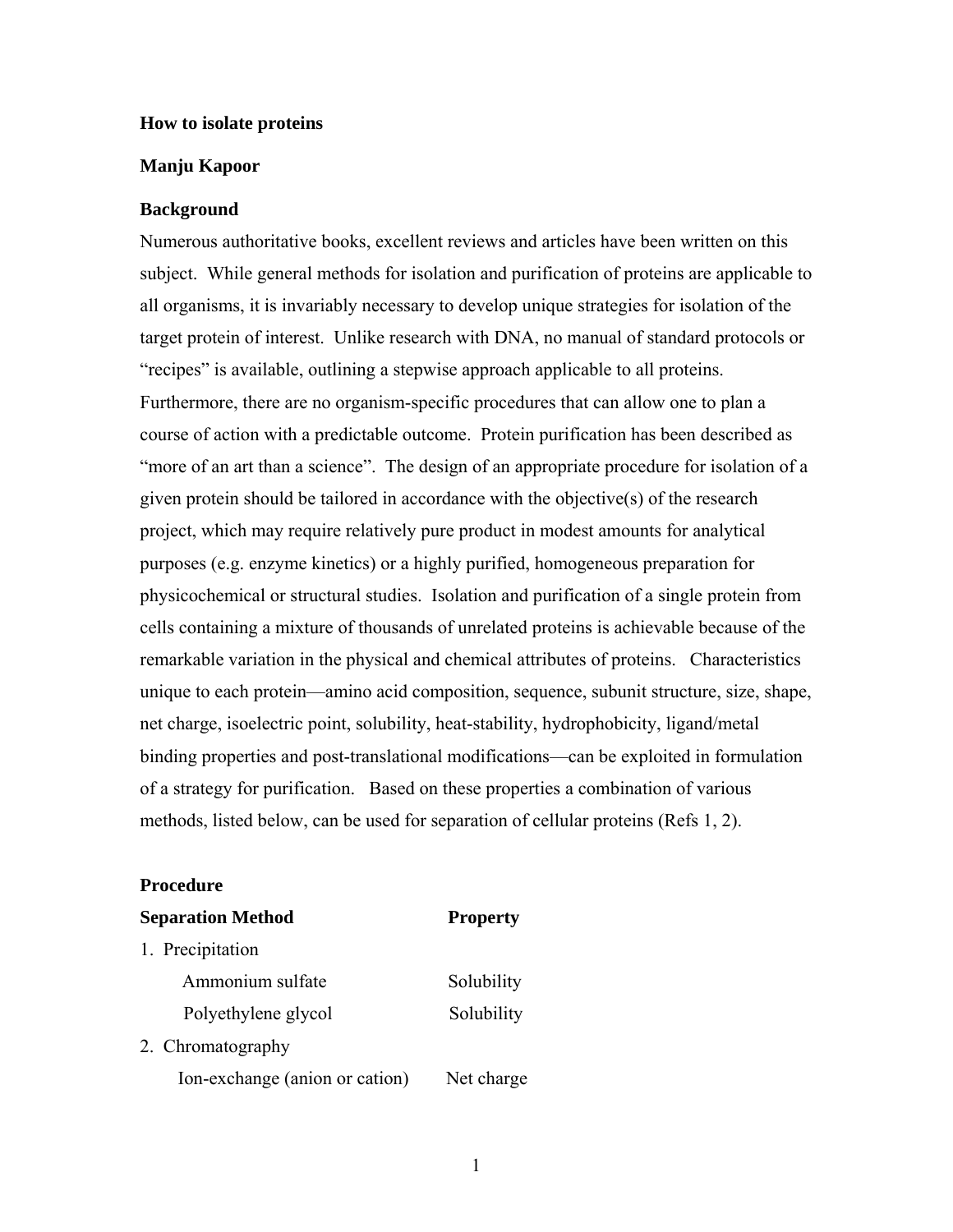| Hydrophobic interaction | Surface hydrophobicity                |
|-------------------------|---------------------------------------|
| Metal affinity          | Metal-binding sites                   |
| Ligand affinity         | Ligand-binding sites (e.g. NAD, NADP) |
| Gel filtration          | Subunit/oligomer size, shape          |
| 3. Centrifugation       | Size, shape                           |

#### **Generic outline for protein purification**

In general, protein purification entails essentially five types of steps: 1) efficient extraction from biological material; 2) separation from non-protein components (nucleic acids and lipids); 3) precipitation steps, initially to recover the bulk protein from a crude extract, followed by preliminary resolution into manageable fractions; 4) use of ionexchange chromatography/size fractionation or hydrophobic chromatography columns to further separate the target protein-containing fraction from the bulk protein; 5) a more refined set of steps including an "affinity" matrix to enable recovery of the target protein in a highly purified state along with a high yield. A variety of agarose-based matrices with immobilized reactive dyes, covalently bound nucleotides, metals and numerous other ligands are commercially available (supplied by Sigma, Amicon, etc.).

In order to evaluate the progress of purification, a convenient assay procedure based on enzymatic activity or some other easily monitored property specific to the protein—should be available. A spectrophotometric or colorimetric method for enzymatic activity measurement is most convenient and a progressive increase in specific activity (for enzymes, activity in units /mg protein) is an excellent indicator of the efficacy of the purification step. For proteins lacking a readily measurable biological activity, it may be feasible to use an immunochemical procedure such as western blotting or ELISA (Enzyme-Linked-Immuno-sorbent Assay), provided suitable antibodies are available. In this case, electrophoretic resolution of the protein population in samples at each stage of purification will be required.

## **Purification of native proteins**

While purification of the native proteins is a challenging exercise, several reliable approaches have stood the test of time. Compared to soluble proteins, membrane-bound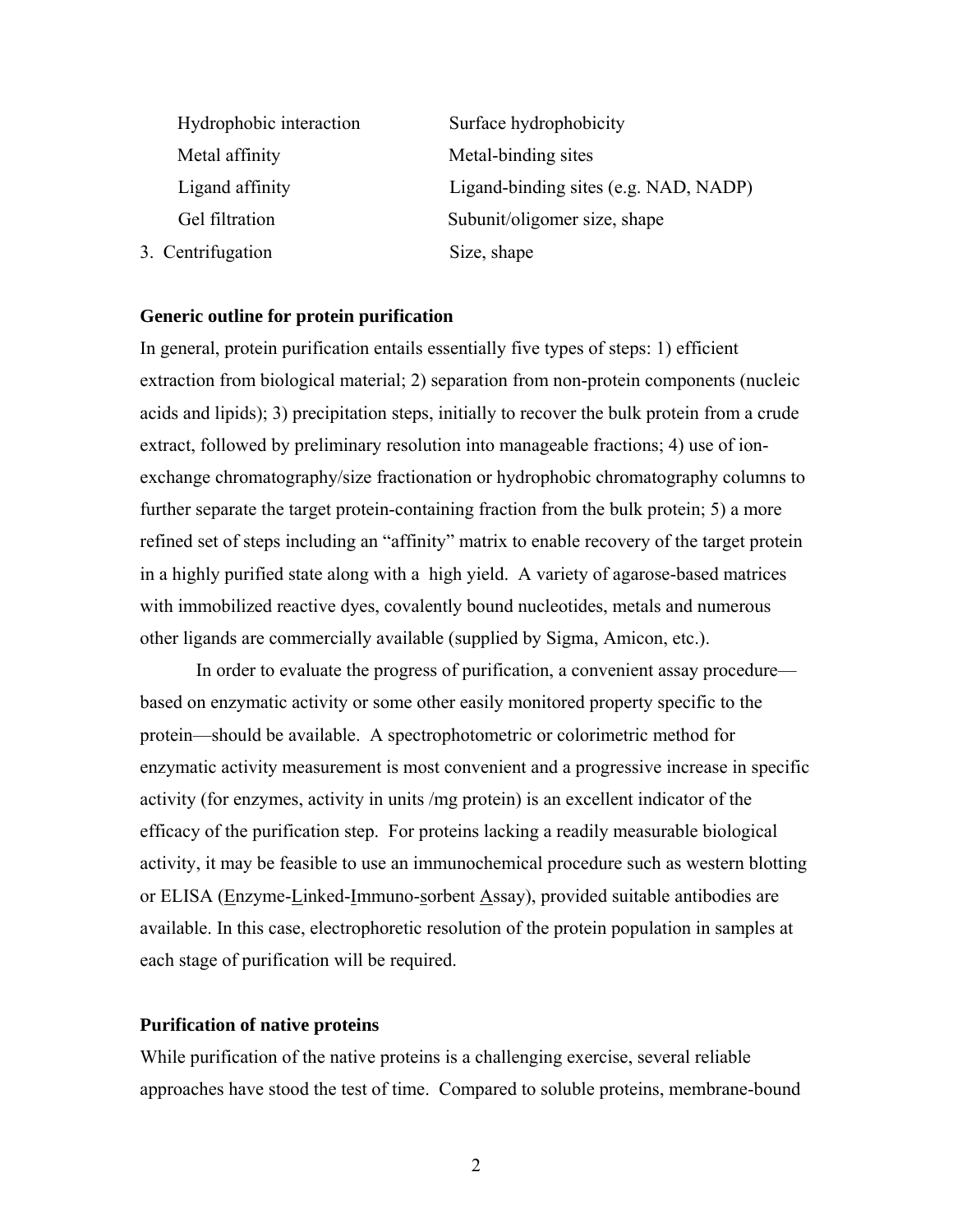proteins are more difficult to purify. Solubilization of membrane proteins can be achieved by the use of detergents but removal of the detergent is necessary for subsequent analytical manipulations. A detailed treatment of the properties of various detergents and their applications is available in reference 1. In the following a representative procedure for purification of soluble *Neurospora* proteins is outlined. 1. Preparation of crude extracts: Efficient extraction of the total protein from the starting material is vital for success of any purification procedure. Complete disruption of cells and release of contents from cellular debris is the most important step in the process. For purification of *Neurospora* proteins in the native state, the first step involves the extraction of bulk protein fraction from mycelial cells. All steps in the procedure are carried out at 4ºC to minimize protein degradation. Mycelial cultures are grown for 18 to 20 h in a medium conducive to optimal production of the target protein, harvested, lyophilized and stored at  $-70^{\circ}$ C. Ten to 20 g of lyophilized mycelial powder is suspended in 10 volumes of an extraction buffer (50 mM Tris-HCl, pH 7.5, 0.1 mM EDTA, 1 mM β-mercaptoethanol or dithiothreitol) and the mixture is stirred for 45 min in the cold room. The presence of EDTA serves to inhibit protease action and βmercaptoethanol (or DTT) is necessary for maintenance of a reducing environment. This slurry is homogenized using a glass homogenizer and the homogenate is centrifuged at 12 000 x g for 20 min (to remove cellular debris) in a refrigerated Centrifuge. The pellet is discarded and the supernatant is used in subsequent steps. At this stage it may prove helpful to add a mixture of protease inhibitors (Complete cocktail: Roche or Sigma) if the target protein is suspected to be unstable. [**Note**: Nucleic acids can be removed from the extract by addition of protamine sulfate to a final concentration of 0.2%, while stirring. The precipitated nucleic acids are removed by centrifugation. For most purposes, nucleic acid removal is not necessary; the precipitate may also bind the protein of interest].

2. Precipitation of proteins: Several methods are available for precipitation of proteins utilizing changes in pH and temperature, or addition of salts and organic solvents. Ammonium sulfate is the most commonly used precipitant for salting out of proteins. At saturation (3.9 M at  $0^{\circ}$ C and 4.04 M at  $20^{\circ}$ C) it precipitates most proteins and protects proteins in solution from denaturation and bacterial growth. To the supernatant from step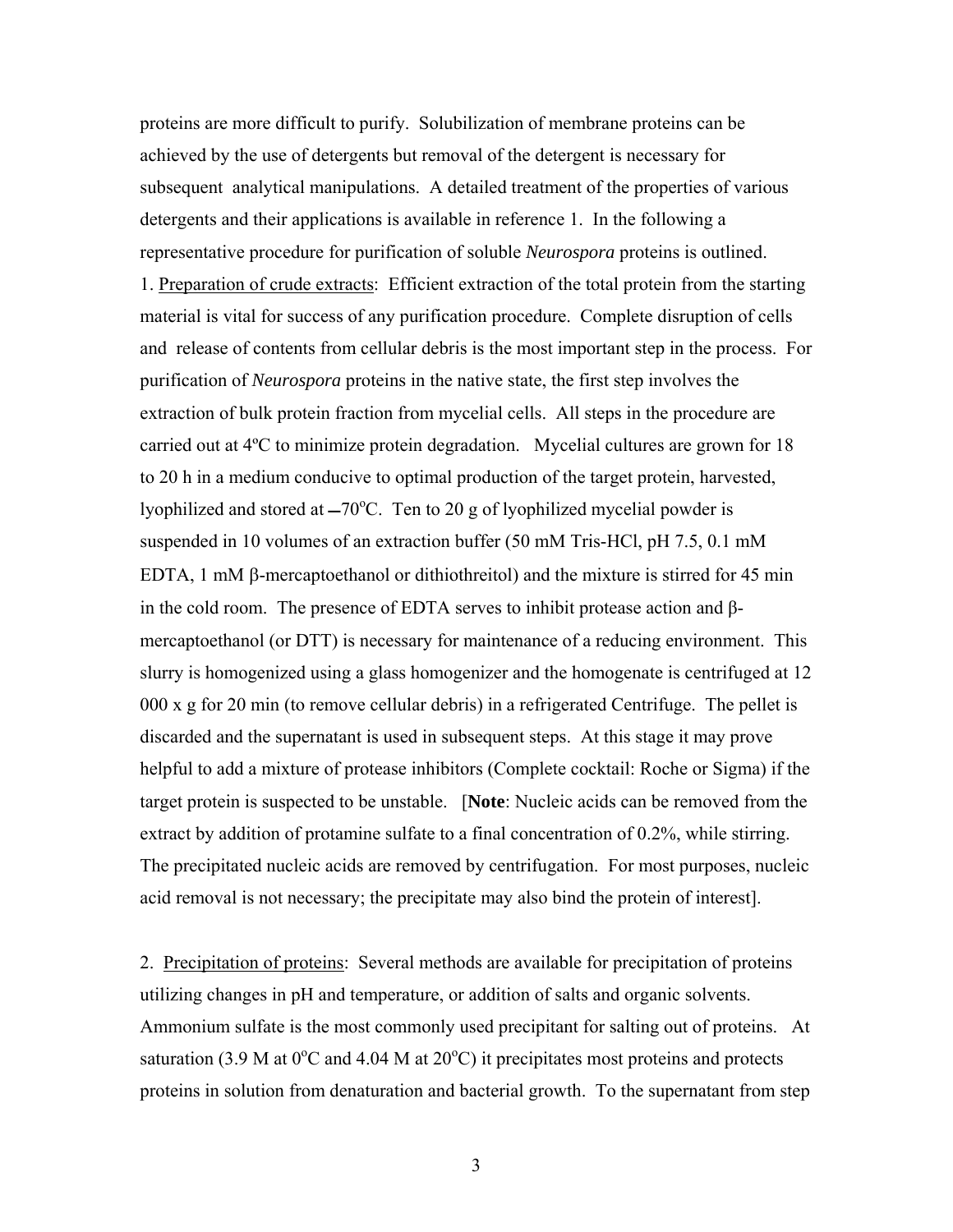1, sufficient solid  $(NH_4)_2SO_4$  (Ultrapure reagent or Enzyme grade) is added to achieve 40% saturation [See Ref.1 for Table showing relationship between  $(NH_4)$ <sub>2</sub>SO<sub>4</sub> concentration and % saturation]. To avoid surface denaturation, the solution should not be stirred vigorously and  $(NH_4)_2SO_4$  should be added gradually, in small amounts, allowing each successive batch to dissolve completely before addition of the next. The precipitated protein is removed by centrifugation at 12 000 x g for 10 min and to the supernatant more  $(NH_4)_2SO_4$  is added to yield 80% saturation. The fraction of precipitated proteins between 40 and 80% saturation is recovered by centrifugation, resuspended gently in 5 to 10 ml of a suitable buffer (e.g. 20 mM Tris-HCl, pH 7.5, 20 mM NaCl, 10 mM  $MgCl<sub>2</sub>$ ) and dialyzed in the cold room against several, 4-L changes of the same buffer over a 16-h period to remove residual  $(NH_4)_2SO_4$ . The dialyzed suspension is then centrifuged at 12 000 x g for 10 min to remove insoluble particulate matter and the supernatant is tested for the presence of the target protein  $(pX)$ .

3. Ion-exchange chromatography: The dialyzed fraction is applied to a 16 mm x 30 cm column packed with an anion-exchanger, DEAE-cellulose (Sigma Fast Flow Fibrous DEAE Cellulose) or DEAE-Sepharose, previously equilibrated against the abovementioned dialysis buffer. The column is connected to a Pharmacia P-1 pump and a Frac-100 fraction collector and is washed with ~60-100 ml of buffer to remove unbound proteins. The protein fraction bound to the matrix (including the target protein) is eluted with 150 ml of a linear 0 to 1.75 M NaCl or KCl gradient, prepared in the same buffer, generated by a Pharmacia GM-1 gradient mixer. [**Note**: See instructions for column packing in Ref. 2].

 Alternatively, the fraction can be chromatographed by passage through a Mono Q anion-exchange column (HR 5/5) attached to a Pharmacia Fast Protein Liquid Chromatography (FPLC) system. The sample is clarified by centrifugation, loaded onto the column and eluted with a discontinuous gradient consisting of steps of 0 to 0.3 M, 0.3 to 44 M and 0.44 to 1.2 M NaCl, as an example. The fractions enriched in pX are pooled and centrifuged at 12 000 x g for 10 min to remove insoluble material. The supernatant is dialyzed for 4 to 6 h against 20 mM Tris-HCl, pH 7.5 to remove NaCl, brought to 80%  $(NH_4)_2SO_4$  and the precipitated fraction is resuspended in 20 mM Tris-HCl, pH 7.5. If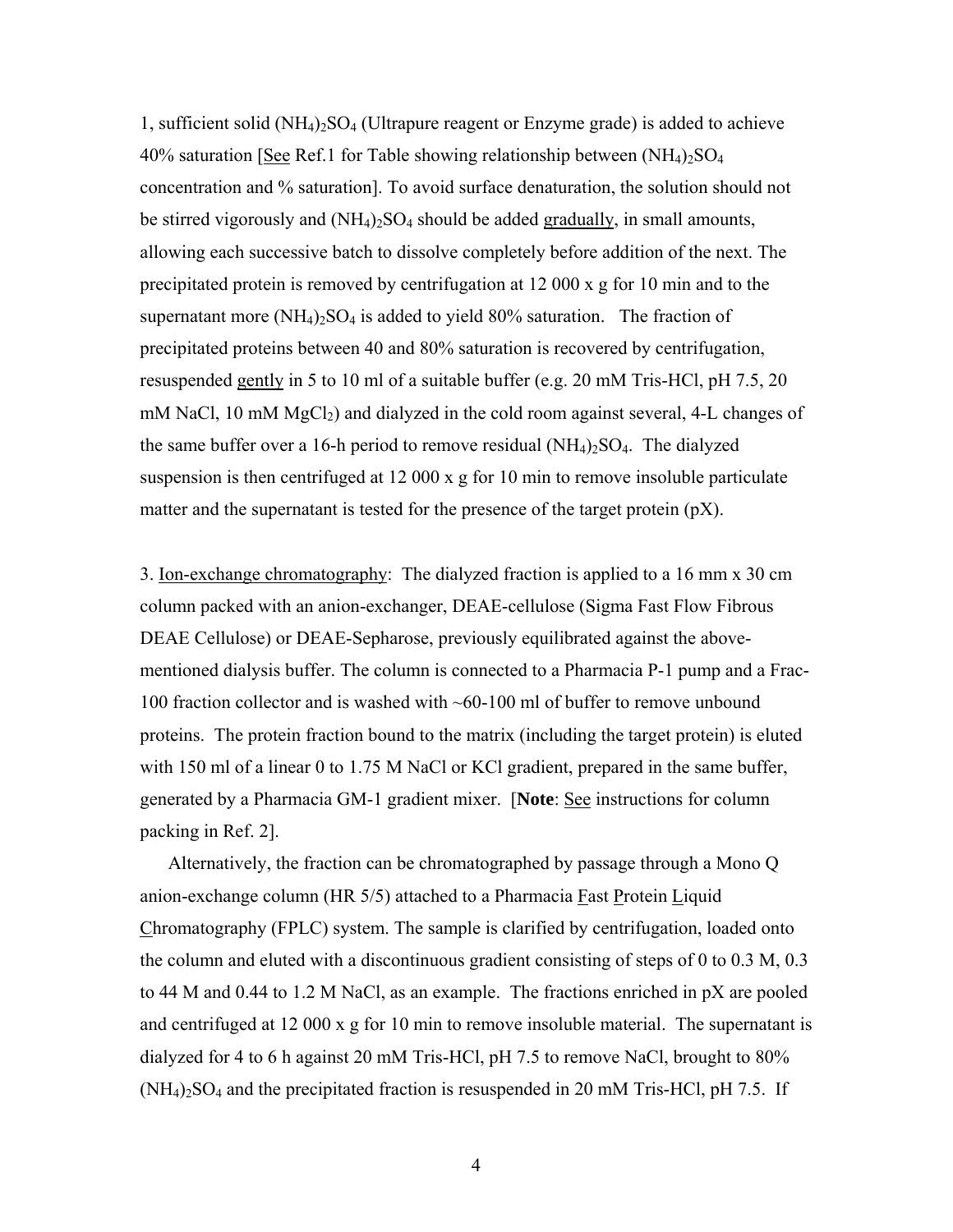necessary, residual salt can be removed by passage through a small gel filtration column. For applications requiring cation-exchange columns carboxymethyl (CM)-cellulose or CM-Sepharose can be employed.

4. Separation by hydrophobic interaction: The protein sample from either of the preceding steps—in 30% saturated  $(NH_4)_2SO_4$ —can be applied to a column containing a hydrophobic matrix, such as Phenyl- or Octyl Sepharose, pre-equilibrated with 20 mM Tris-HCl (pH 7.5) containing 30% saturated  $(NH<sub>4</sub>)<sub>2</sub>SO<sub>4</sub>$ . The column is washed successively with buffer containing  $25\%$ ,  $20\%$ ,  $15\%$ ,  $10\%$  and  $5\%$  saturated (NH<sub>4</sub>)<sub>2</sub>SO<sub>4</sub>. Finally the protein is eluted with the original buffer. The fractions containing pX are combined and concentrated using Centricon filter concentrators (10 or 30 kDa cutoff).

5. Affinity chromatography: An example of affinity chromatography for separation of NAD(P)-binding proteins is the use of agarose or sepharose-bound reactive dyes. The protein sample is loaded onto a 10 mm x 20 cm column packed, for instance, with Cibacron Blue-agarose 3GA resin (immobilized on cross-linked 4% beaded agarose, type 3000 CL; Sigma), pre-equilibrated with a buffer. Proteins bound to the matrix are eluted with  $\sim$ 80 ml of a linear 0 to 1.75 M NaCl gradient, fractions with pX are pooled and centrifuged to pellet insoluble proteins. The supernatant is concentrated and electrophoresed in SDS-polyacrylamide gels to determine the state of purity of the protein. Other types of affinity matrices, such as ADP-, ATP-agarose or Con A-Sepharose (containing immobilized adenosine nucleotides or Concanavalin A) can be employed to capture ATP/ADP-binding proteins or glycoproteins, respectively. [**Note**: Selection of the appropriate combination of purification steps will depend on the properties of the target protein. If it is a known protein, such as an enzyme that has been isolated and characterized from another organism, a good starting point will be to try out some of the steps in the published procedure.]

The state of purity of the sample is judged by SDS-PAGE; the number of stained polypeptide bands will decrease with progressive removal of contaminating proteins. Ultimately, a single, stained band should result, indicating a nearly homogeneous sample. An efficient purification protocol should also result in high enough yield to justify the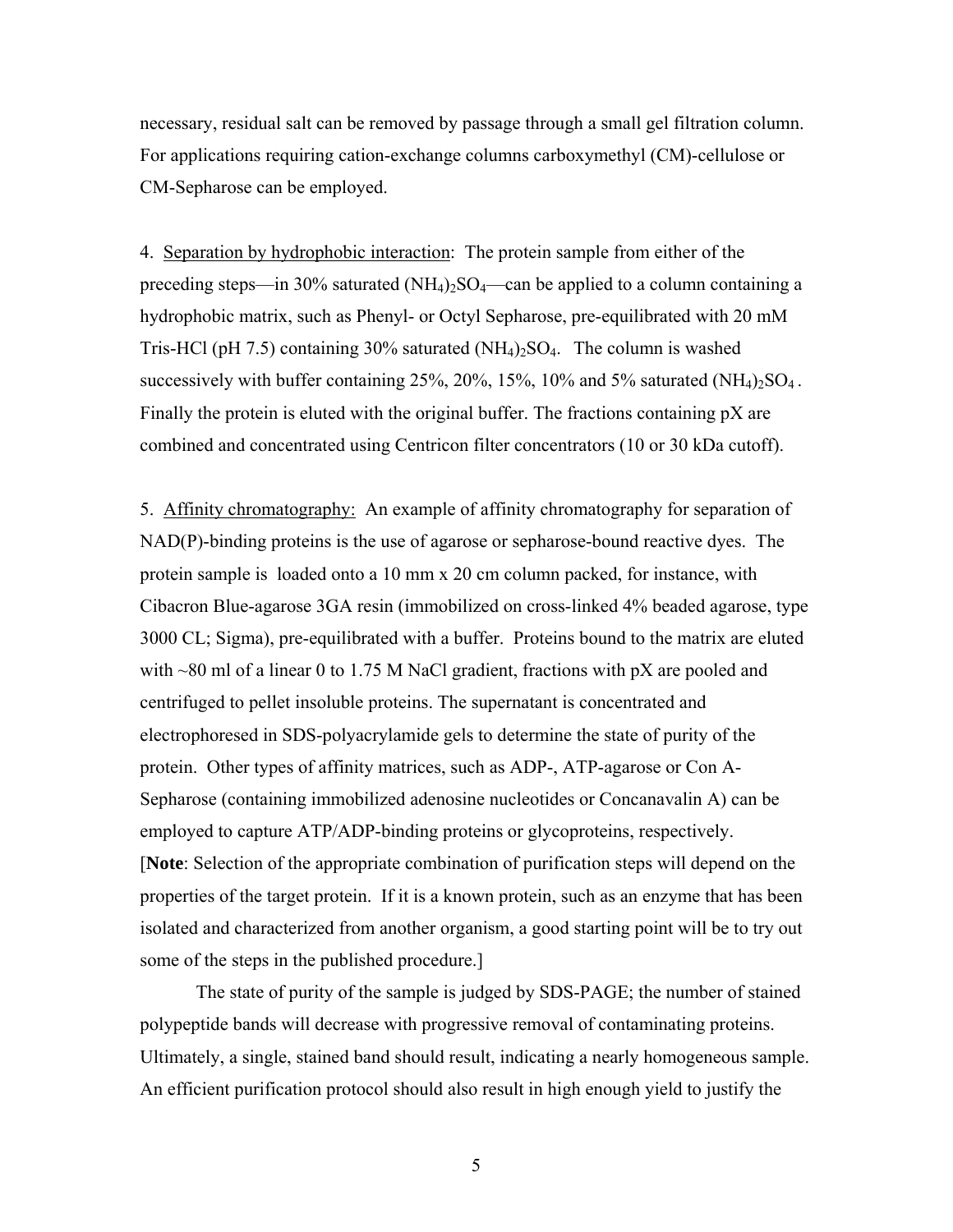effort involved. Ideally, no more than five or six purification steps should be required for purification of a given protein. The entire process should be completed in four to five days as a small proportion of the target protein is inevitably lost in the course of each step, due to denaturation, protease action and storage conditions. On starting with  $\sim$ 20 g of lyophilized mycelium, the yield of inducible enzymes and environmentally-regulated proteins in the vicinity of 5-10 mg is normal. Higher yields can be attained if losses during individual steps can be kept to a minimum. The final homogeneous preparation should be stored in a concentrated solution ( $\sim 10$  mg/ml) at  $-20^{\circ}$ C or  $-70^{\circ}$ C, along with 30% glycerol for maximum stability. All of the above steps can be scaled-up.

# **Purification of over-expressed proteins**

Over-expression of complete proteins, or fragments, is desirable if large quantities of the product are required for structural studies/x-ray crystallography. The availability of cDNA clones encoding the proteins of interest simplifies the purification procedures. By constructing suitable bacterial strains large quantities of the required product can be generated. *E. coli* cells are employed most commonly for heterologous expression of fungal and other eukaryotic proteins and a variety of cloning vectors—harboring selectable markers, replication origin sequences, promoters, translation initiation codon and a suitable "tag" sequence, initiation and termination sequences—are available commercially. Several host systems/expression vectors with different tags to facilitate purification of the over-expressed proteins are available. For instance, the Pin-point Xa-Protein purification system (Promega) is designed to permit purification of proteins that are biotinylated *in vivo*.

An example of a popular expression vector is the pUC-derived pRSET series (Invitrogen; described in Ref. 3) harbouring the T7 promoter, followed by ATG, the metal-binding domain comprised of 6 histidine residues, the enterokinase cleavage recognition sequence, the multiple cloning site and the β-lactamase gene. The recombinant plasmids are transformed into a suitable host strain, such as *E.coli* BL21(DE3)pLysS cells for expression. The transformants are selected based on ampicillin resistance and grown under conditions conducive for maximum expression.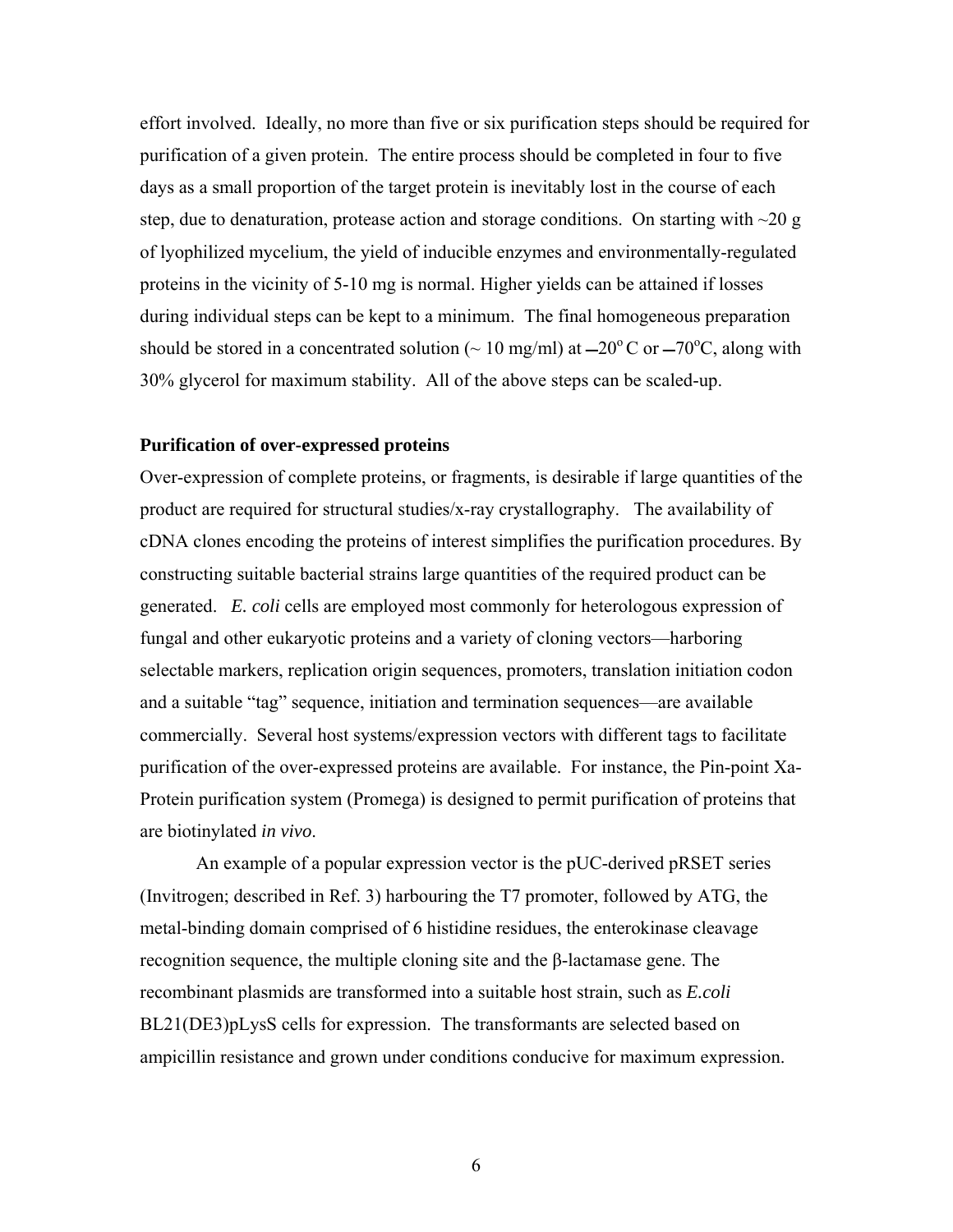The resulting, over-expressed protein is captured readily by an appropriate "affinity" matrix.

**Representative purification procedure:** Isolation of the protein, resulting from fusion of the coding sequence with the metal-binding tag sequence, involves the following: (1) growth and induction of transformed bacterial cultures; (2) lysis of cells in a suitable buffer containing a detergent and lysozyme; (3) DNase and RNase treatment for removal of the nucleic acid fraction; (4) passage of the extract through an affinity resin (Ni<sup>+</sup>-NTA agarose for His-tagged proteins) and (5) elution of bound protein. Many of the so-called "one-step" purification systems, offered by commercial suppliers, frequently require multiple steps for recovery of a homogenous product.

Expression and purification of the fusion protein: The initial inoculum is prepared in SOB-amp medium (20 g tryptone, 5 g yeast extract, 0.5 g NaCl, 0.186 g KCl, 0.01M MgCl<sub>2</sub> per litre containing 50  $\mu$ g/ml ampicillin) by addition of 3-5  $\mu$ l of the stock culture and incubation at 35°C for 4-6 h while shaking. Two-ml aliquots of the culture are used to inoculate fresh 50-ml SOB-amp medium which is incubated at 30°C while shaking for 12 h. For expression, 20 to 30 ml/litre of this culture is used to inoculate SOB-amp medium, yielding a starting  $OD_{600nm}$  of 0.07 to 0.11. Incubation is resumed in the shaker at 30<sup>o</sup>C for 3.5 to 4.5 h, until OD<sub>600</sub> of 0.35 to 0.45 is attained. Addition of  $1 - 2$  mM IPTG during the last hour of growth can, often though not invariably, enhance the yield of the fusion protein. The culture is harvested by centrifugation and the pellet frozen at -20°C, thawed on ice, resuspended in cold Extraction Buffer (50 mM phosphate buffer, 300 mM NaCl, pH 8.0, containing 20 mM imidazole and 10 mM β-mercaptoethanol) and the cells are homogenized using a glass homogenizer. A detergent such as Triton X-100 is added to a final concentration of 0.01% followed by freshly prepared lysozyme (100 µg/ml) and the mixture shaken at room temperature for 20 min.

Next, DNase (5  $\mu$ g/ml) and RNase (6.25  $\mu$ g/ml) are added and shaking continued for an additional 30 min and the crude cell extract is centrifuged at 12 000 g for 20 min. The resulting supernatant is clarified by re-centrifugation, mixed with 1 to 1.5 ml of the affinity resin (Ni<sup>+</sup>-NTA agarose; Qiagen), pre-equilibrated with 20 mM imidazole in phosphate buffer (50 mM NaH2PO4, 300 mM NaCl, pH 8.0). The mixture is shaken for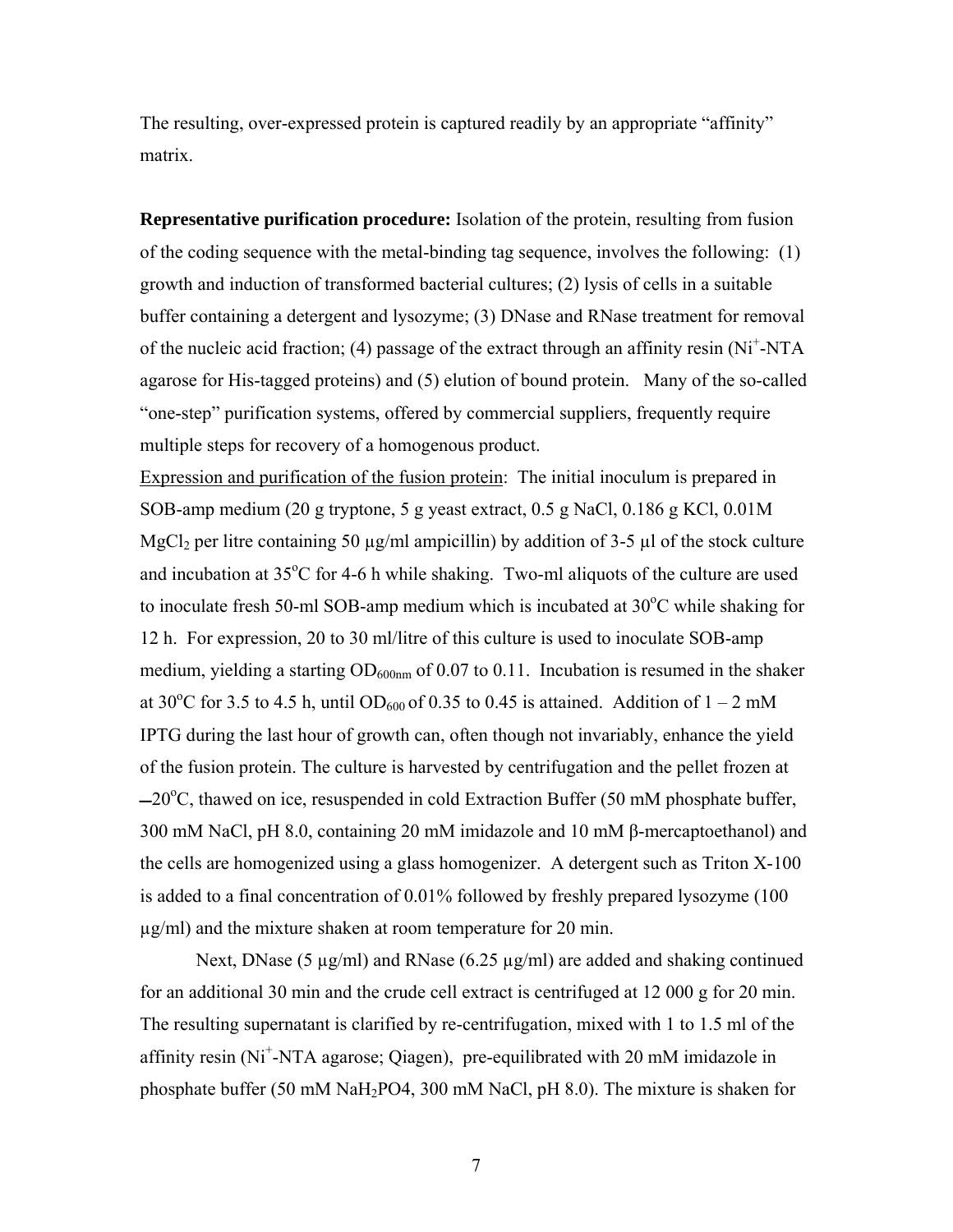90 min at 4°C to allow binding of the His-tagged protein. The resin is poured into a column and washed in two steps: first with the above phosphate buffer containing 20 mM imidazole, followed by two washes with 40 mM imidazole to remove the non-specifically bound protein fraction [also see Ref. 3].

 Elution is conducted in a batchwise manner with 2 ml of 150 mM, 3 ml of 200 mM and 3 ml of 250 mM imidazole. Alternatively, a linear gradient of 100 mM to 400 mM imidazole can be employed if larger volumes of the affinity resin and the supernatant are to be used. The eluted fractions are monitored for the presence of the fusion protein by SDS-PAGE. The fractions containing high levels of the fusion protein are pooled and concentrated using Centricon filters (with a cutoff of 30K or 10K depending on the size of the protein). The filters are washed with 1 ml of appropriate buffer (e.g. 20 mM Tris-HCl, pH 7.5) to remove residual imidazole. The purity of the protein should be checked by SDS-PAGE and its identity verified by western blotting, if specific antibodies are available or by measurements of specific activity if the expressed protein is an enzyme. When contaminating proteins are present, additional purification steps including size fractionation or ion-exchange chromatography will be necessary.

Problems are often encountered during the initial cell lysis step resulting in incomplete liberation of the expressed protein from bacterial cell debris. Therefore, it is essential to explore different methods of cell breakage, such as sonication, freeze-thaw cycles, etc. to optimize the yield. A number of commercial cell-lysis solutions—claimed to be suitable for bacterial, yeast or mammalian cells— are marketed by various suppliers but home-made mixtures are just as satisfactory. A sizeable fraction of the protein can also be lost by formation of insoluble aggregates in the so-called inclusion bodies. Some of the aggregated protein may be recoverable by using one or more cycles of denaturation-renaturation. However, the latter approach can lead to inactivation of the protein and reduced yield. Low yields may also result from proteolytic degradation of the target protein during one or more of the purification steps. Inclusion of protease inhibitors in the lysis buffer and/or subsequent steps is helpful.

While many eukaryotic proteins have been successfully expressed in bacterial hosts, recovery of biologically active proteins is often difficult due to the lack of posttranslational modifications that can occur only in a eukaryotic intracellular milieu. As an